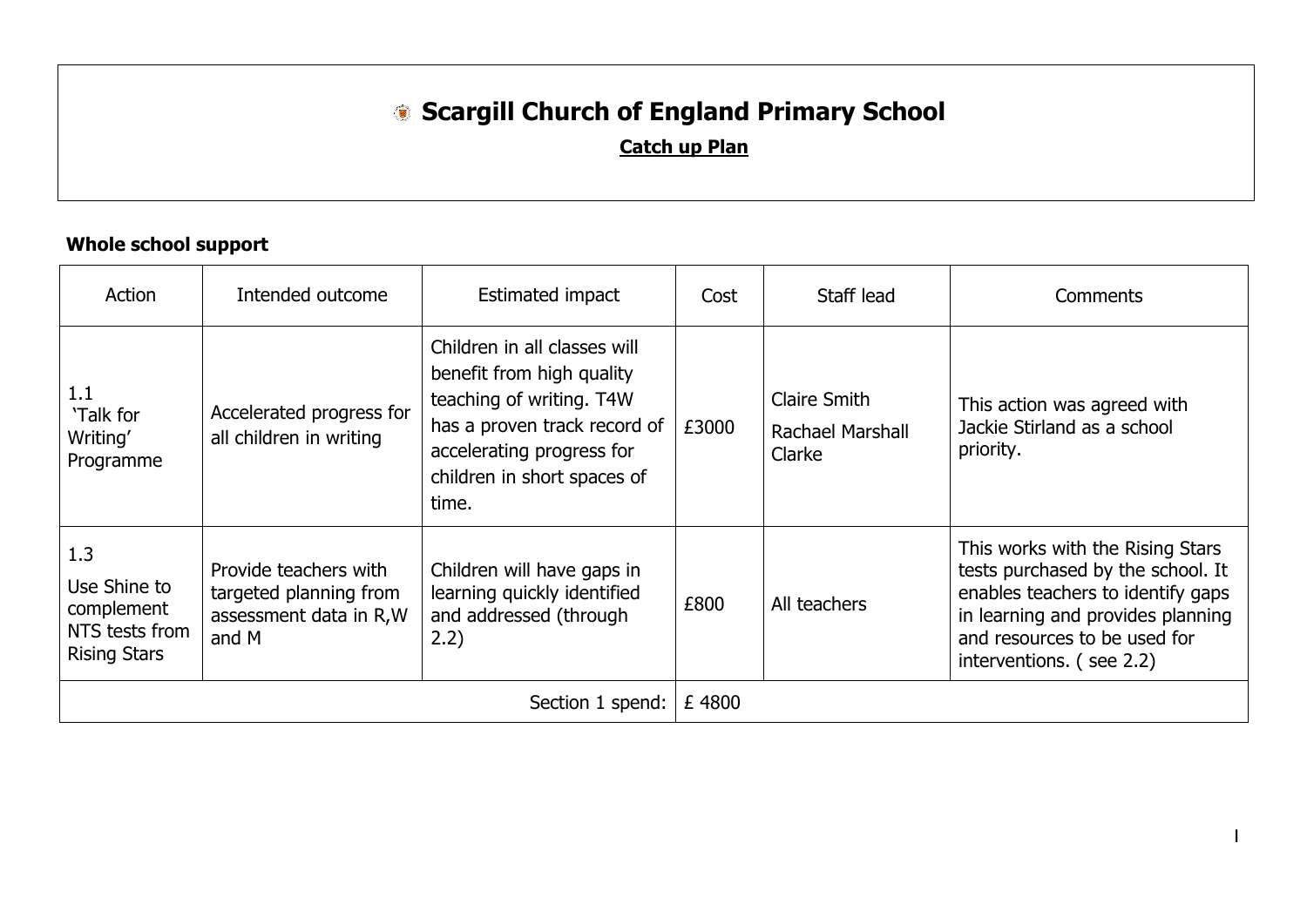## **Targeted support**

| Action                                                                                               | Intended outcome                                                                          | Estimated impact                                                                                                                                  | Cost                     | Staff lead        | Comments                                                                                                                                                                                                          |
|------------------------------------------------------------------------------------------------------|-------------------------------------------------------------------------------------------|---------------------------------------------------------------------------------------------------------------------------------------------------|--------------------------|-------------------|-------------------------------------------------------------------------------------------------------------------------------------------------------------------------------------------------------------------|
| 2.1<br>One to one<br>online Tuition<br>(3 <sup>rd</sup> Space<br>Learning)                           | To enable children to<br>catch up missed<br>learning in Maths                             | Accelerated progress in<br>maths. Work set will be<br>from the teacher's<br>knowledge of pupils gaps (in<br>part using 1.3)                       | £ 3459                   | Sarah Hallsworth  | 51 children will receive a block of<br>12 x 1hr maths tutoring. The<br>children are likely to be from y3-<br>6.<br>This company is one of the<br>government's approved providers.                                 |
| 2.2<br>Small group /<br>individual<br>intervention<br>using<br>materials<br>produced<br>from 'Shine' | To target children, who<br>need rapid intensive<br>support to fill in gaps in<br>learning | Progress from one<br>assessment point to the<br>other will show accelerated<br>progress in identified areas.                                      | £4000<br>teacher<br>time | Sarah Hallsworth  | We have 2 experienced, high<br>quality teachers who will provide<br>additional tuition sessions.<br>Cost included is salary costs for<br>additional hours.<br>(This will be complemented by<br>the use of $1.2$ ) |
| 2.3<br>Provide boost<br>to Y1 children<br>in first term<br>in school                                 | Additional 0.5fte teacher<br>to reduce class size                                         | Year 1 children, who missed<br>a significant part of their<br>Reception experience make<br>accelerated progress in their<br>first term in school. | £17240                   | Julie Clutterbuck | Scargill children missed important<br>elements of their EYFS, this<br>makes a flying start to KS 1<br>essential.<br>Cost included is salary costs for<br>additional hours.                                        |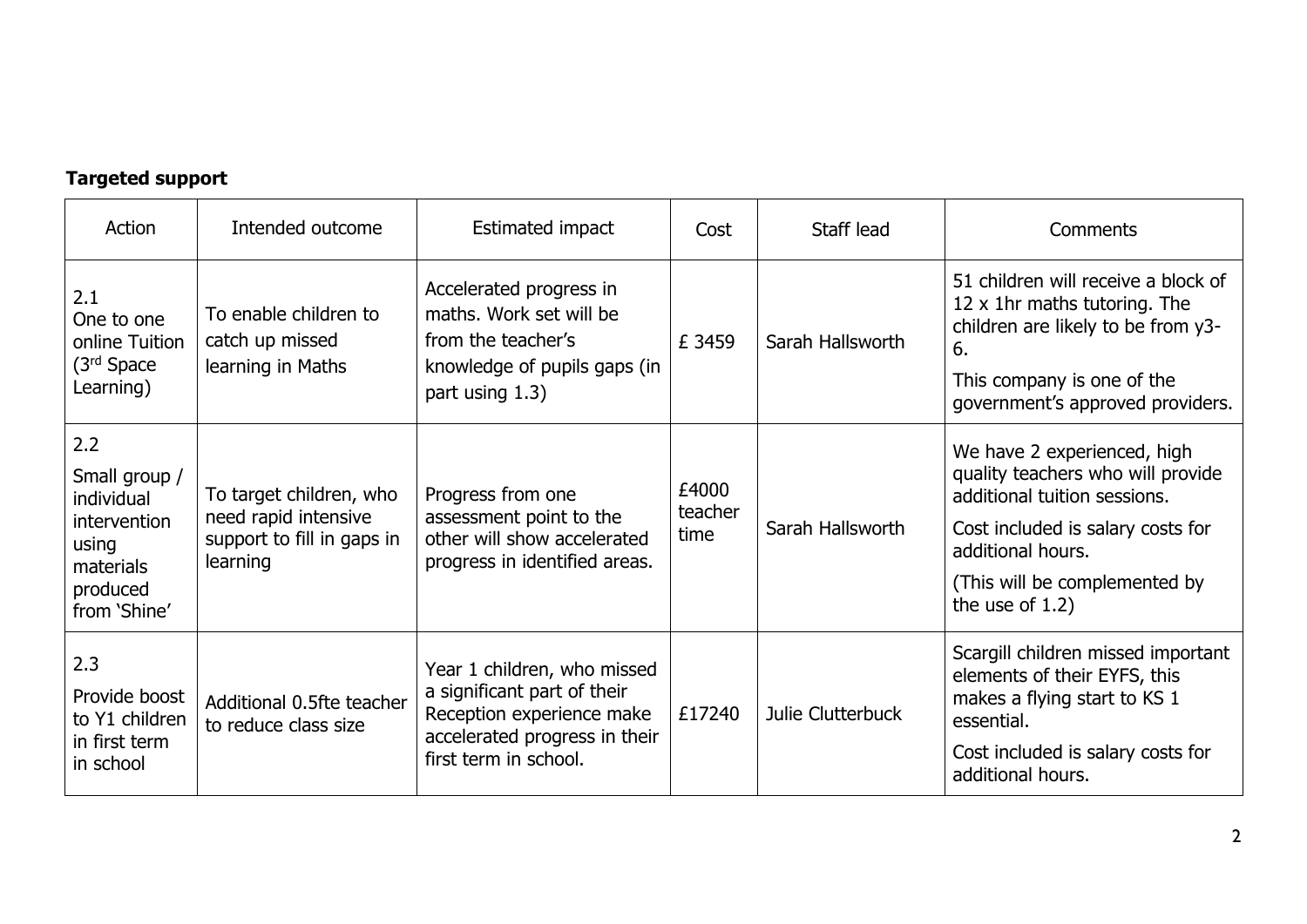| Section 2 spend: $\vert$ £ 24699 |  |
|----------------------------------|--|
| Total spend $\vert$ £29499       |  |

**Appendix 4**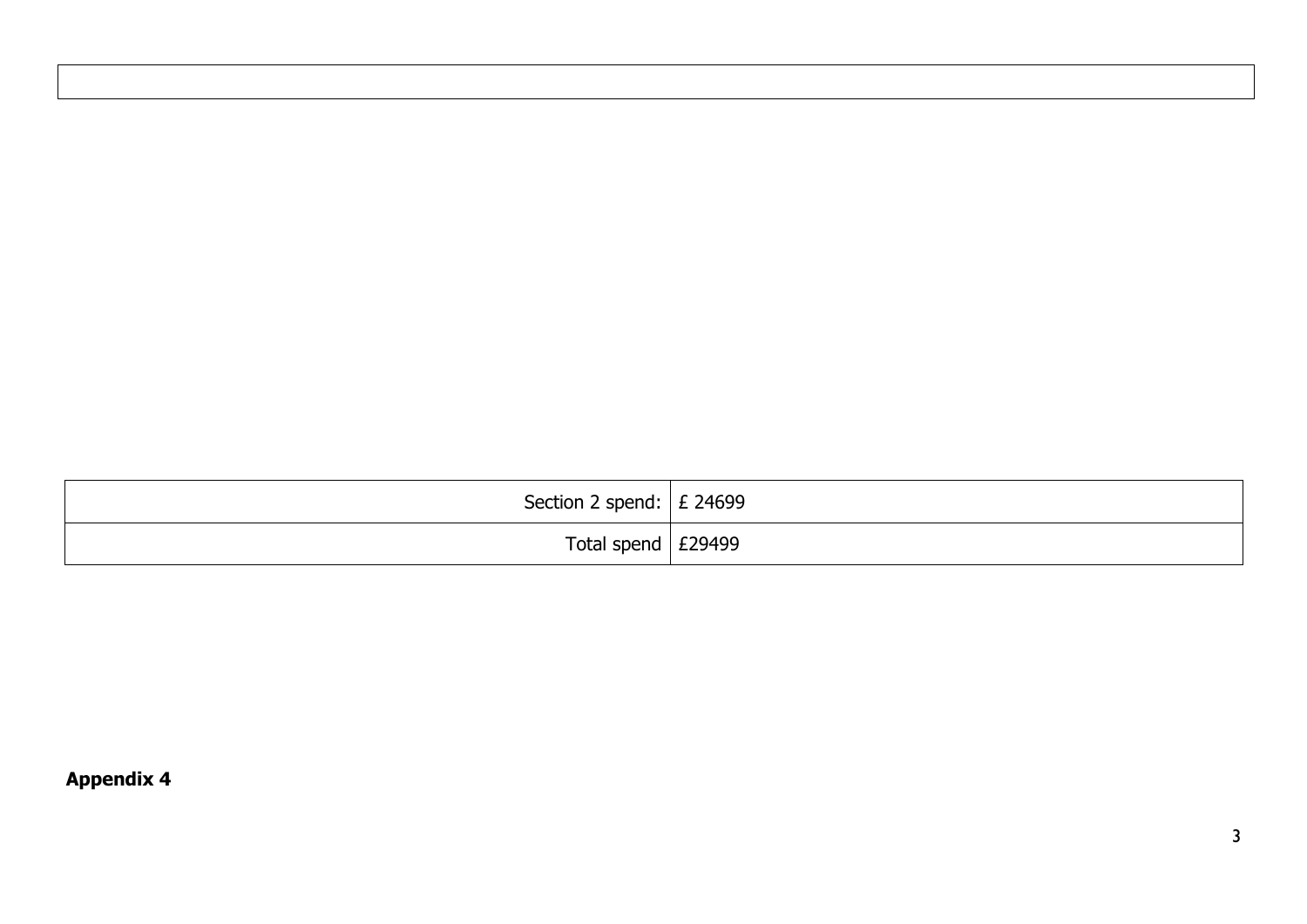|                                                         |                      |                                                                                                                                                    | <b>Subject Leadership Plan for EYFS</b>                                                                                                                                  |                             |                                |                                 |
|---------------------------------------------------------|----------------------|----------------------------------------------------------------------------------------------------------------------------------------------------|--------------------------------------------------------------------------------------------------------------------------------------------------------------------------|-----------------------------|--------------------------------|---------------------------------|
| <b>Objectives</b>                                       | <b>Start</b><br>Date | Success Criteria                                                                                                                                   | <b>Specific Actions</b>                                                                                                                                                  | Responsibility              | Monitoring                     | <b>Resources</b>                |
| To evaluate and<br>optimise the EYFS                    | 9/9/21               | More opportunities for<br>children to access all the                                                                                               | Add exact times for sessions to timetable.                                                                                                                               | <b>TS</b>                   | MH and SH                      |                                 |
| timetable.                                              |                      | learning in continuous<br>provision.                                                                                                               | Share timetable with EYFS staff and SLT.                                                                                                                                 |                             |                                |                                 |
|                                                         |                      |                                                                                                                                                    | Evaluate each session and where appropriate<br>move/change lesson.                                                                                                       |                             |                                |                                 |
|                                                         |                      |                                                                                                                                                    | Ensure new phonics scheme is embedded in<br>timetable and follow up work in continuous<br>provision.                                                                     |                             |                                |                                 |
| To implement new<br>maths scheme of                     | 9/9/21               | Children have a deeper<br>understanding of                                                                                                         | Work alongside DDAT partner school to develop<br>Power Maths scheme to suit unit.                                                                                        | TS and<br><b>EYFS staff</b> | AA and TS<br>MH and SH         | <b>Supply</b>                   |
| work.                                                   |                      | mathematical concepts.                                                                                                                             | Explore resources to support the delivery of<br>Power Maths in continuous provision.                                                                                     |                             |                                |                                 |
|                                                         |                      |                                                                                                                                                    | Staff meeting to share new maths scheme, with a<br>focus on vocabulary used.                                                                                             |                             |                                |                                 |
| To implement new<br>phonics scheme of<br>work           | 9/9/21               | Children to be secure in<br>Little Wandle Phase Three<br>in preparation for Year                                                                   | - (SDP 2.4) Resources and training.<br>- Observe continuous provision phonics activities<br>in other DDAT settings.                                                      | TS and<br><b>EYFS staff</b> | <b>RMC and TS</b><br>MH and SH | Supply<br><b>New</b><br>phonics |
|                                                         |                      | one.                                                                                                                                               | Quality phonics activities embedded in continuous<br>provision.                                                                                                          |                             | resources                      |                                 |
|                                                         |                      |                                                                                                                                                    | Ensure clear links between phonics lesson and<br>continuous provision.                                                                                                   |                             |                                |                                 |
|                                                         |                      | Children to apply phonics<br>skills to reading.                                                                                                    | Set up 1:1 reading routine.                                                                                                                                              |                             |                                |                                 |
| To develop the<br>quality of<br>Continuous<br>provision | 29/8/21              | All children to be on task<br>during continuous<br>provision.<br>Staff are clear about the<br>learning intention at each<br>activity in continuous | - Observe continuous provision in other DDAT<br>settings.<br>- Share/display objectives for CP activities.<br>- Adapt planning grid.<br>- Monitoring - 'follow a child'. | <b>TS</b>                   | MH and SH                      | Supply                          |